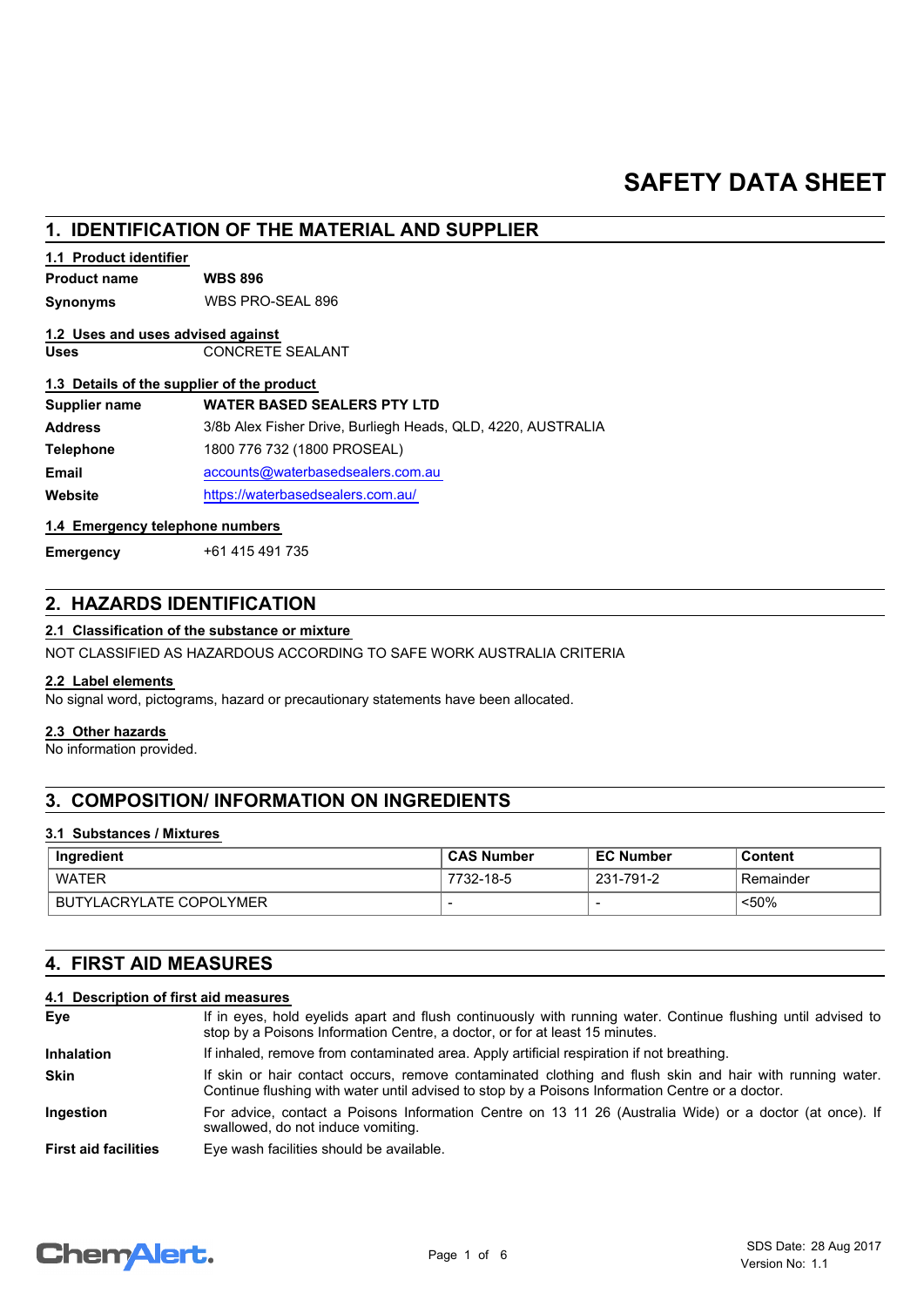## **4.2 Most important symptoms and effects, both acute and delayed**

See Section 11 for more detailed information on health effects and symptoms.

## **4.3 Immediate medical attention and special treatment needed**

Treat symptomatically.

# **5. FIRE FIGHTING MEASURES**

## **5.1 Extinguishing media**

Use an extinguishing agent suitable for the surrounding fire.

## **5.2 Special hazards arising from the substance or mixture**

Non flammable. May evolve toxic gases if strongly heated.

## **5.3 Advice for firefighters**

Treat as per requirements for surrounding fires. Evacuate area and contact emergency services. Remain upwind and notify those downwind of hazard. Wear full protective equipment including Self Contained Breathing Apparatus (SCBA) when combating fire. Use waterfog to cool intact containers and nearby storage areas.

### **5.4 Hazchem code**

None allocated.

## **6. ACCIDENTAL RELEASE MEASURES**

### **6.1 Personal precautions, protective equipment and emergency procedures**

Wear Personal Protective Equipment (PPE) as detailed in section 8 of the SDS.

### **6.2 Environmental precautions**

Prevent product from entering drains and waterways.

### **6.3 Methods of cleaning up**

Contain spillage, then cover / absorb spill with non-combustible absorbent material (vermiculite, sand, or similar), collect and place in suitable containers for disposal.

#### **6.4 Reference to other sections**

See Sections 8 and 13 for exposure controls and disposal.

# **7. HANDLING AND STORAGE**

## **7.1 Precautions for safe handling**

Before use carefully read the product label. Use of safe work practices are recommended to avoid eye or skin contact and inhalation. Observe good personal hygiene, including washing hands before eating. Prohibit eating, drinking and smoking in contaminated areas.

### **7.2 Conditions for safe storage, including any incompatibilities**

Store tightly sealed in a cool, dry, well ventilated area, removed from incompatible substances and foodstuffs. Ensure containers are adequately labelled, protected from physical damage and sealed when not in use. Check regularly for leaks or spills.

## **7.3 Specific end uses**

No information provided.

# **8. EXPOSURE CONTROLS / PERSONAL PROTECTION**

## **8.1 Control parameters**

#### **Exposure standards**

No exposure standards have been entered for this product.

## **Biological limits**

No biological limit values have been entered for this product.

## **8.2 Exposure controls**

Avoid inhalation. Use in well ventilated areas. Maintain vapour levels below the recommended exposure standard. **Engineering controls**

# **ChemAlert.**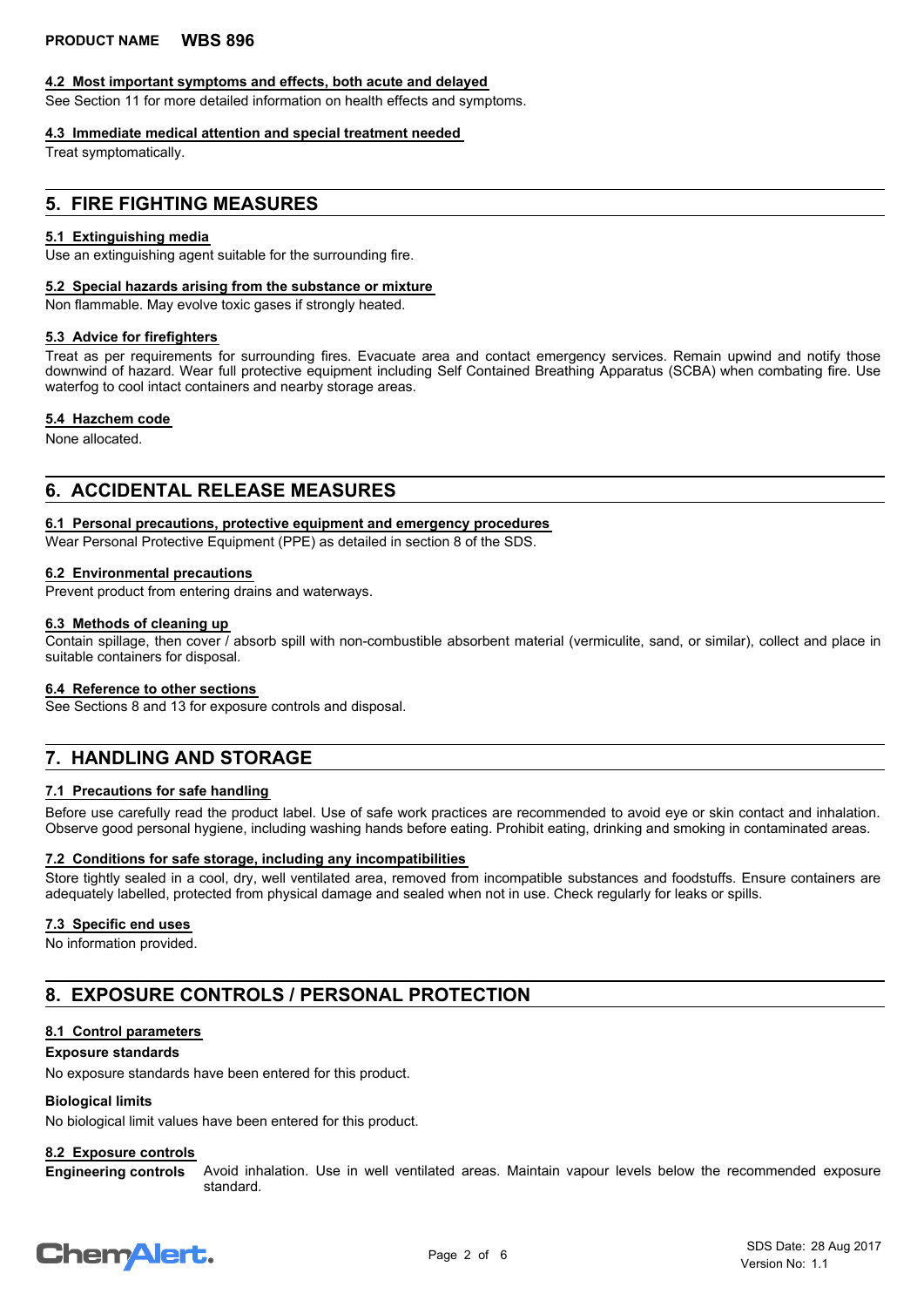### **PRODUCT NAME WBS 896**

### **PPE**

**Eye / Face** Wear splash-proof goggles. **Hands** Wear PVC or rubber gloves. **Body** When using large quantities or where heavy contamination is likely, wear coveralls. **Respiratory** Not required under normal conditions of use.



# **9. PHYSICAL AND CHEMICAL PROPERTIES**

## **9.1 Information on basic physical and chemical properties**

| Appearance                       | MILKY WHITE LIQUID   |
|----------------------------------|----------------------|
| Odour                            | <b>ODOURLESS</b>     |
| Flammability                     | <b>NON FLAMMABLE</b> |
| <b>Flash point</b>               | <b>NOT RELEVANT</b>  |
| <b>Boiling point</b>             | <b>NOT AVAILABLE</b> |
| <b>Melting point</b>             | <b>NOT AVAILABLE</b> |
| <b>Evaporation rate</b>          | <b>NOT AVAILABLE</b> |
| рH                               | 7.0 to 9.0           |
| Vapour density                   | <b>NOT AVAILABLE</b> |
| <b>Specific gravity</b>          | <b>NOT AVAILABLE</b> |
| Solubility (water)               | <b>SOLUBLE</b>       |
| Vapour pressure                  | <b>NOT AVAILABLE</b> |
| <b>Upper explosion limit</b>     | <b>NOT RELEVANT</b>  |
| Lower explosion limit            | NOT RELEVANT         |
| <b>Partition coefficient</b>     | <b>NOT AVAILABLE</b> |
| <b>Autoignition temperature</b>  | <b>NOT AVAILABLE</b> |
| <b>Decomposition temperature</b> | <b>NOT AVAILABLE</b> |
| Viscositv                        | <b>NOT AVAILABLE</b> |
| <b>Explosive properties</b>      | <b>NOT AVAILABLE</b> |
| <b>Oxidising properties</b>      | <b>NOT AVAILABLE</b> |
| Odour threshold                  | <b>NOT AVAILABLE</b> |
|                                  |                      |

# **10. STABILITY AND REACTIVITY**

## **10.1 Reactivity**

Carefully review all information provided in sections 10.2 to 10.6.

#### **10.2 Chemical stability**

Stable under recommended conditions of storage.

## **10.3 Possibility of hazardous reactions**

Polymerization is not expected to occur.

#### **10.4 Conditions to avoid**

Avoid heat, sparks, open flames and other ignition sources.

### **10.5 Incompatible materials**

Incompatible with oxidising agents (e.g. hypochlorites).

#### **10.6 Hazardous decomposition products**

May evolve toxic gases if heated to decomposition.

# **ChemAlert.**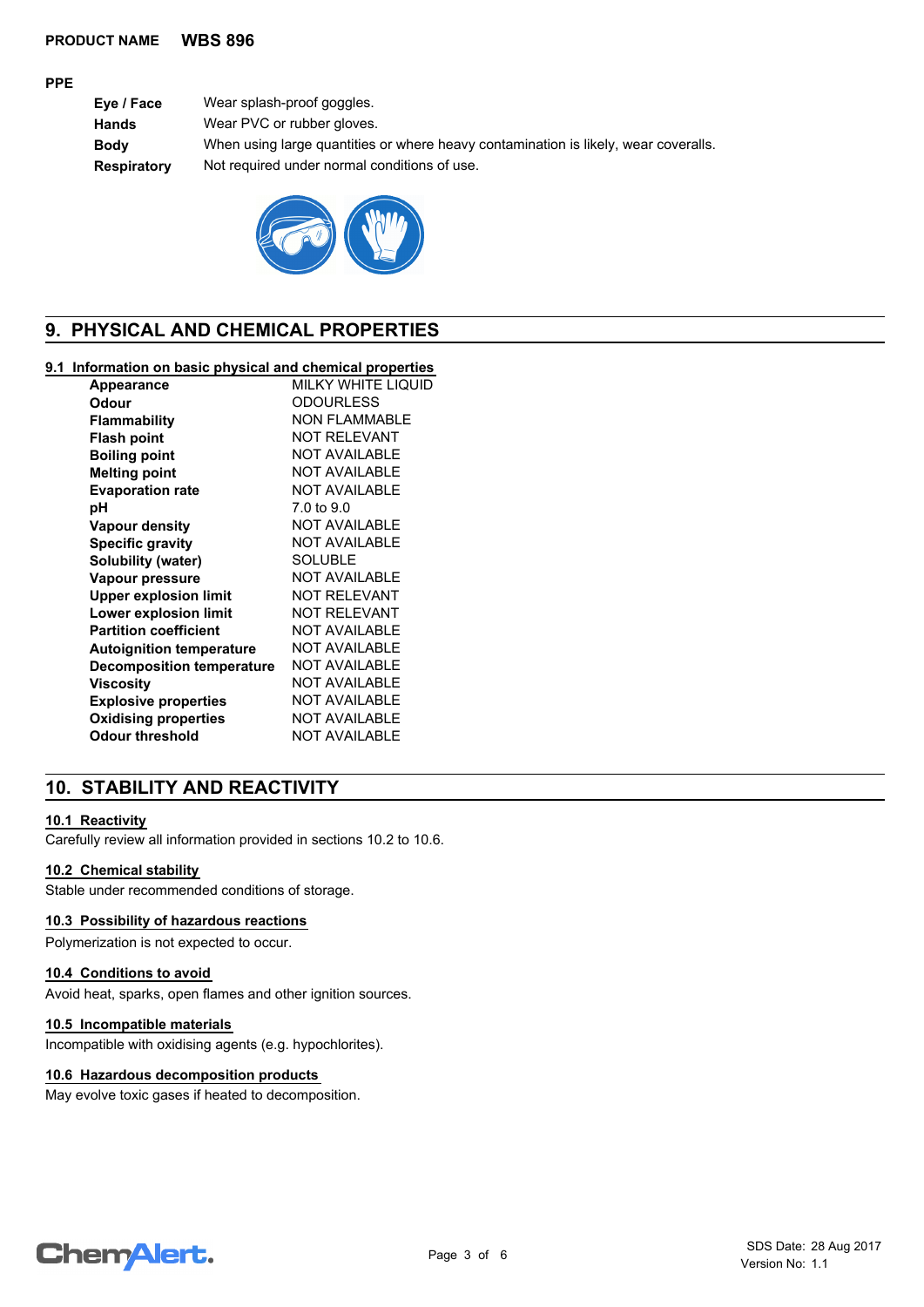# **11. TOXICOLOGICAL INFORMATION**

## **11.1 Information on toxicological effects**

| <b>Acute toxicity</b>              | This product is expected to be of low toxicity. Based on available data, the classification criteria are not met.                                      |  |  |
|------------------------------------|--------------------------------------------------------------------------------------------------------------------------------------------------------|--|--|
| <b>Skin</b>                        | Contact may result in irritation, redness, pain and rash.                                                                                              |  |  |
| Eye                                | Contact may result in irritation, lacrimation, pain and redness.                                                                                       |  |  |
| <b>Sensitisation</b>               | Not classified as causing skin or respiratory sensitisation. Hypersensitive individuals may experience skin<br>sensitisation.                          |  |  |
| <b>Mutagenicity</b>                | Not classified as a mutagen.                                                                                                                           |  |  |
| Carcinogenicity                    | Not classified as a carcinogen.                                                                                                                        |  |  |
| <b>Reproductive</b>                | Not classified as a reproductive toxin.                                                                                                                |  |  |
| STOT - single<br>exposure          | Not classified as causing organ damage from single exposure. However, over exposure may result in<br>irritation of the nose and throat, with coughing. |  |  |
| <b>STOT</b> - repeated<br>exposure | Not classified as causing organ damage from repeated exposure.                                                                                         |  |  |
| <b>Aspiration</b>                  | Not classified as causing aspiration.                                                                                                                  |  |  |

## **12. ECOLOGICAL INFORMATION**

### **12.1 Toxicity**

No information provided.

### **12.2 Persistence and degradability**

No information provided.

## **12.3 Bioaccumulative potential**

No information provided.

### **12.4 Mobility in soil**

No information provided.

## **12.5 Other adverse effects**

No information provided.

# **13. DISPOSAL CONSIDERATIONS**

#### **13.1 Waste treatment methods**

**Waste disposal**

Reuse where possible. Alternatively, absorb with sand or similar and dispose of to an approved landfill site. Contact the manufacturer/supplier for additional information (if required).

Legislation **Dispose of in accordance with relevant local legislation.** 

# **14. TRANSPORT INFORMATION**

# **NOT CLASSIFIED AS A DANGEROUS GOOD BY THE CRITERIA OF THE ADG CODE, IMDG OR IATA**

|                                     | <b>LAND TRANSPORT (ADG)</b> | <b>SEA TRANSPORT (IMDG / IMO)</b> | AIR TRANSPORT (IATA / ICAO) |
|-------------------------------------|-----------------------------|-----------------------------------|-----------------------------|
| 14.1 UN Number                      | None allocated.             | None allocated.                   | None allocated.             |
| 14.2 Proper<br><b>Shipping Name</b> | None allocated.             | None allocated.                   | None allocated.             |
| 14.3 Transport<br>hazard class      | None allocated.             | None allocated.                   | None allocated.             |
| 14.4 Packing Group                  | None allocated.             | None allocated.                   | None allocated.             |

## **14.5 Environmental hazards**

No information provided.

## **14.6 Special precautions for user**

**Hazchem code** None allocated.

# **ChemAlert.**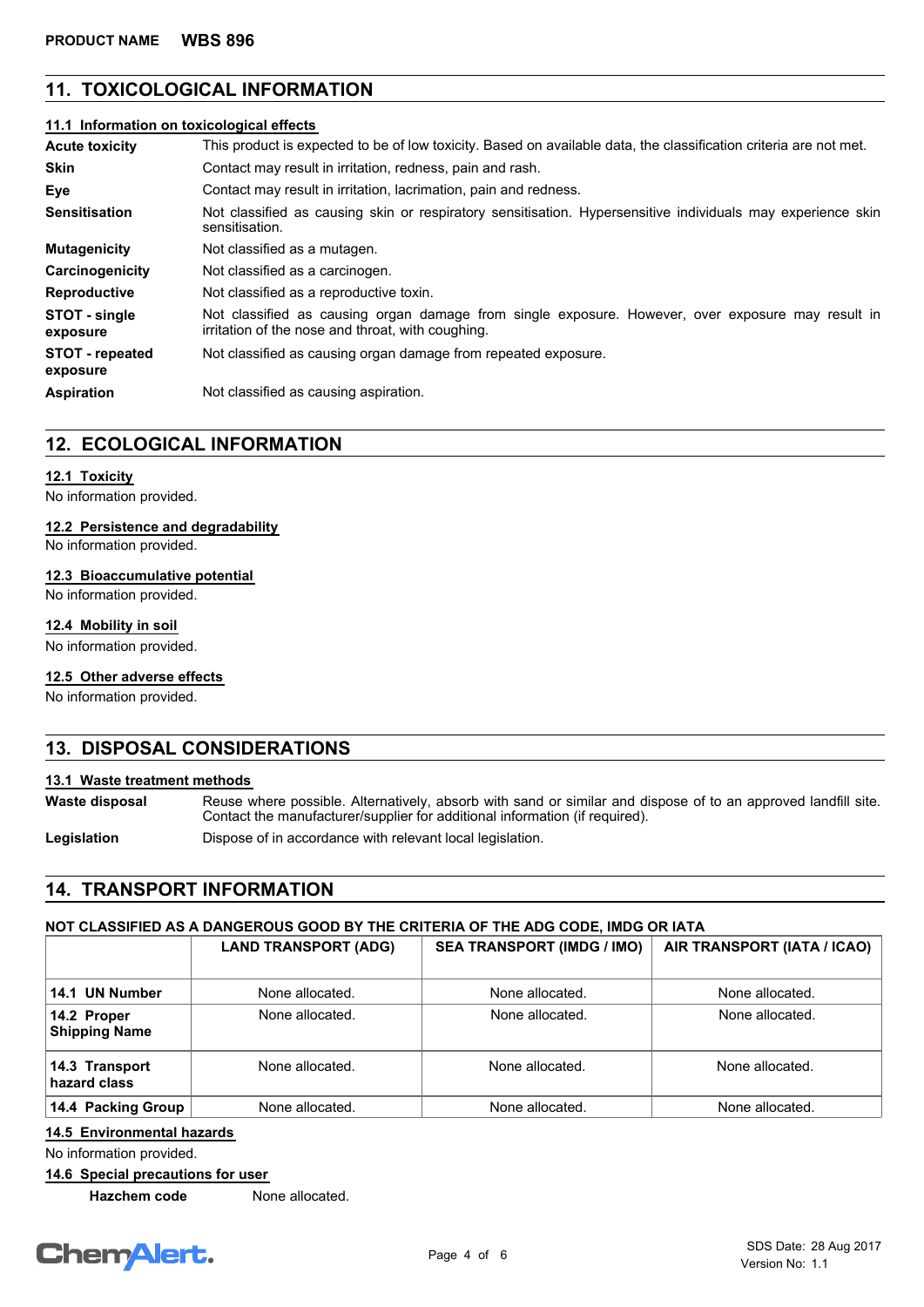# **15. REGULATORY INFORMATION**

|                           | 15.1 Safety, health and environmental requiations/legislation specific for the substance or mixture                                                                |  |  |
|---------------------------|--------------------------------------------------------------------------------------------------------------------------------------------------------------------|--|--|
| <b>Poison schedule</b>    | A poison schedule number has not been allocated to this product using the criteria in the Standard for the<br>Uniform Scheduling of Medicines and Poisons (SUSMP). |  |  |
| <b>Classifications</b>    | Safework Australia criteria is based on the Globally Harmonised System (GHS) of Classification and<br>Labelling of Chemicals.                                      |  |  |
|                           | The classifications and phrases listed below are based on the Approved Criteria for Classifying Hazardous<br>Substances [NOHSC: 1008(2004)].                       |  |  |
| <b>Hazard codes</b>       | None allocated.                                                                                                                                                    |  |  |
| <b>Risk phrases</b>       | None allocated.                                                                                                                                                    |  |  |
| <b>Safety phrases</b>     | None allocated.                                                                                                                                                    |  |  |
| <b>Inventory listings</b> | <b>AUSTRALIA: AICS (Australian Inventory of Chemical Substances)</b><br>All components are listed on AICS, or are exempt.                                          |  |  |

# **16. OTHER INFORMATION**

| <b>Additional information</b> | PERSONAL PROTECTIVE EQUIPMENT GUIDELINES:<br>The recommendation for protective equipment contained within this report is provided as a guide<br>only. Factors such as form of product, method of application, working environment, quantity used,<br>product concentration and the availability of engineering controls should be considered before final<br>selection of personal protective equipment is made.                                                                                               |                                                                                                                                                                                                                                                                                                                                                                                                                                                                                                                                                                                                                                                                                                    |  |  |
|-------------------------------|----------------------------------------------------------------------------------------------------------------------------------------------------------------------------------------------------------------------------------------------------------------------------------------------------------------------------------------------------------------------------------------------------------------------------------------------------------------------------------------------------------------|----------------------------------------------------------------------------------------------------------------------------------------------------------------------------------------------------------------------------------------------------------------------------------------------------------------------------------------------------------------------------------------------------------------------------------------------------------------------------------------------------------------------------------------------------------------------------------------------------------------------------------------------------------------------------------------------------|--|--|
|                               | HEALTH EFFECTS FROM EXPOSURE:<br>It should be noted that the effects from exposure to this product will depend on several factors<br>including: form of product; frequency and duration of use; quantity used; effectiveness of control<br>measures; protective equipment used and method of application. Given that it is impractical to<br>prepare a report which would encompass all possible scenarios, it is anticipated that users will<br>assess the risks and apply control methods where appropriate. |                                                                                                                                                                                                                                                                                                                                                                                                                                                                                                                                                                                                                                                                                                    |  |  |
| Abbreviations                 | <b>ACGIH</b><br>CAS#<br><b>CNS</b><br>EC No.<br><b>EMS</b><br><b>GHS</b><br><b>GTEPG</b><br><b>IARC</b><br>LC50<br>LD50<br>mg/m <sup>3</sup><br><b>OEL</b><br>pH                                                                                                                                                                                                                                                                                                                                               | American Conference of Governmental Industrial Hygienists<br>Chemical Abstract Service number - used to uniquely identify chemical compounds<br><b>Central Nervous System</b><br>EC No - European Community Number<br>Emergency Schedules (Emergency Procedures for Ships Carrying Dangerous<br>Goods)<br>Globally Harmonized System<br>Group Text Emergency Procedure Guide<br>International Agency for Research on Cancer<br>Lethal Concentration, 50% / Median Lethal Concentration<br>Lethal Dose, 50% / Median Lethal Dose<br>Milligrams per Cubic Metre<br>Occupational Exposure Limit<br>relates to hydrogen ion concentration using a scale of 0 (high acidic) to 14 (highly<br>alkaline). |  |  |
|                               | ppm<br><b>STEL</b><br>STOT-RE<br>STOT-SE<br><b>SUSMP</b><br><b>SWA</b><br><b>TLV</b><br><b>TWA</b>                                                                                                                                                                                                                                                                                                                                                                                                             | Parts Per Million<br>Short-Term Exposure Limit<br>Specific target organ toxicity (repeated exposure)<br>Specific target organ toxicity (single exposure)<br>Standard for the Uniform Scheduling of Medicines and Poisons<br>Safe Work Australia<br><b>Threshold Limit Value</b><br>Time Weighted Average                                                                                                                                                                                                                                                                                                                                                                                           |  |  |

Chem<sup>Alert.</sup>